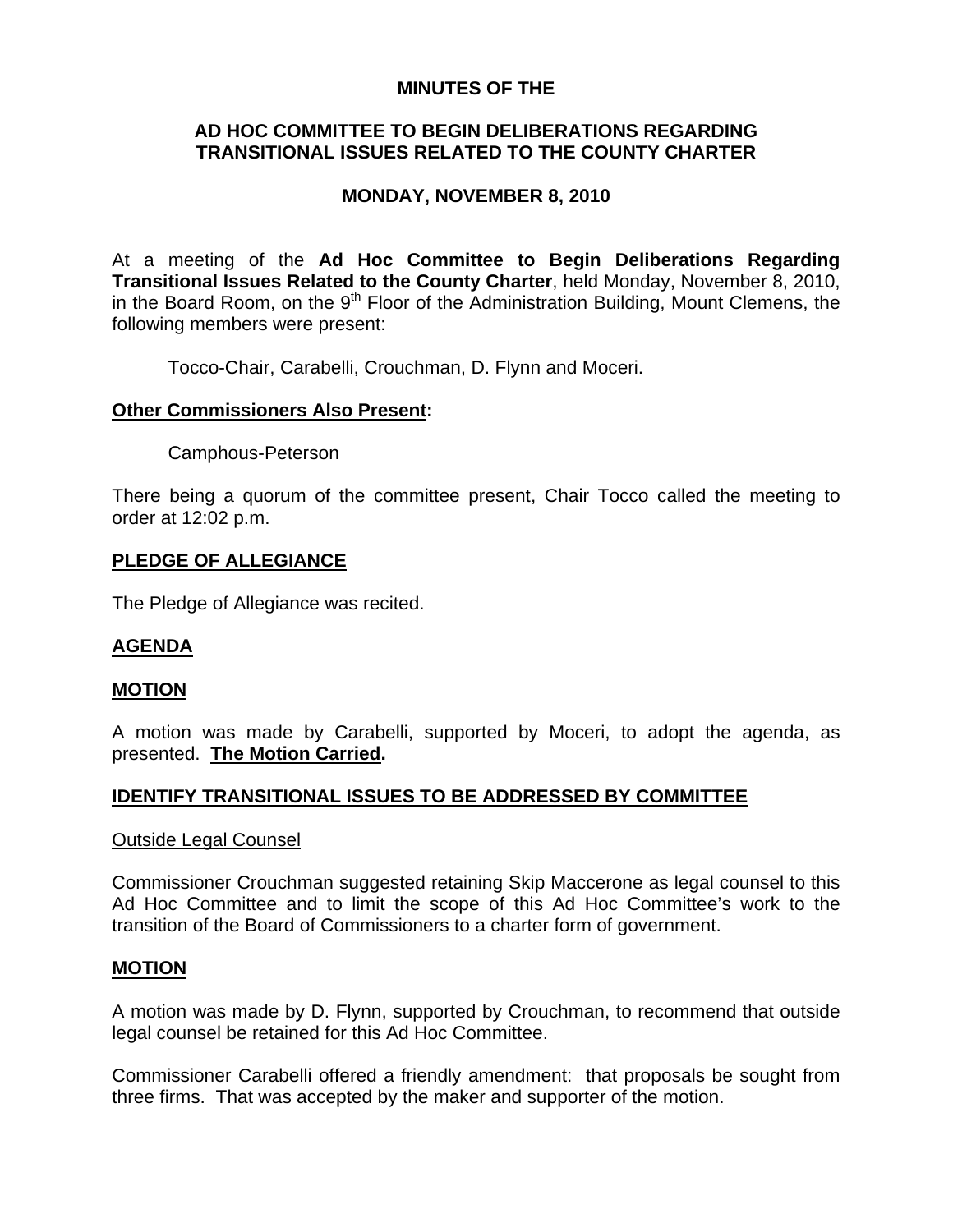#### **Minutes of the Ad Hoc Committee to Begin Deliberations Regarding Transitional Issues Related to the County Charter November 8, 2010 2**

The following commissioners spoke: Carabelli, D. Flynn, Moceri, Crouchman and Camphous-Peterson.

Chair Tocco called for a vote on the motion and **The Motion Carried.** 

(note: the motion was forwarded to the Full Board meeting of 11-23-10)

The following commissioners spoke: Crouchman, Carabelli, Moceri, Camphous-Peterson and D. Flynn.

### **MOTION**

A motion was made by Crouchman, supported by Carabelli, to recommend that the Board Library, Board Conference Room and the office previously used by the Director of Board Services or the office of Vice-Chair (whichever is not in use) be made available to the County Executive on a temporary basis.

The following commissioners spoke: Carabelli and Moceri.

Chair Tocco called for a vote on the motion and **The Motion Carried.** 

(note: the motion was forwarded to the Full Board meeting of 11-23-10)

### **MOTION**

A motion was made by Carabelli, supported by Crouchman, to recommend that all county employees be authorized to work with the County Executive and his staff in providing any information they need.

Commissioner Crouchman offered a friendly amendment: between now and January 1 and include department heads. That was accepted by the maker and supporter.

Chair Tocco called for a vote on the motion, as amended, and **The Motion Carried.** 

(note: the motion was forwarded to the Full Board meeting of 11-23-10)

The following commissioners spoke: Camphous-Peterson and Carabelli.

### **MOTION**

A motion was made by Crouchman, supported by D. Flynn, to give authority to the Chair of this Ad Hoc Committee to approach the Finance Director to find out what contingency funds are available to address the issue of transfer of power.

The following commissioner spoke: Moceri.

Chair Tocco called for a vote on the motion and **The Motion Carried.**